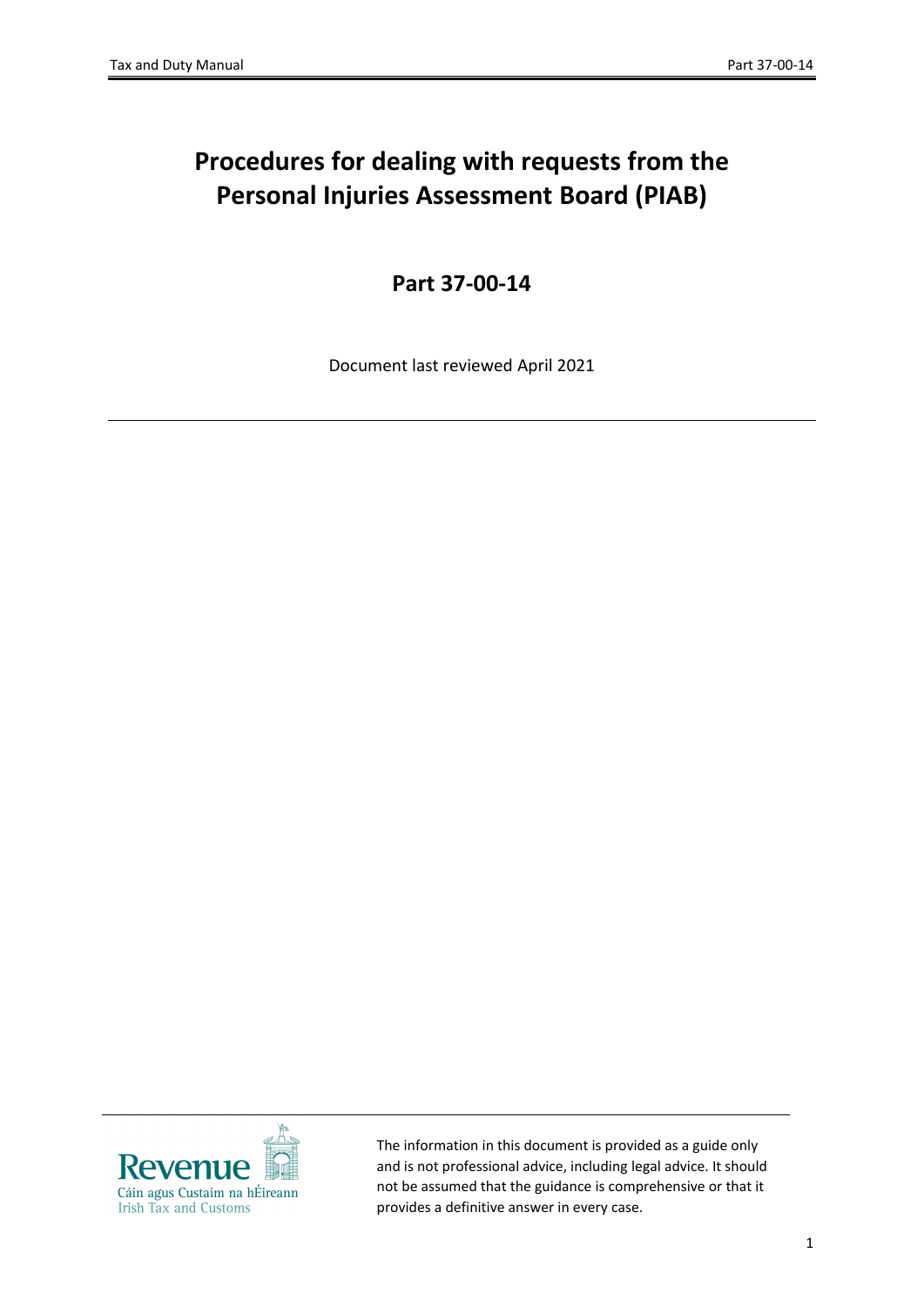### **Table of Contents**

| 1.2        |  |
|------------|--|
| $2^{\sim}$ |  |
|            |  |
|            |  |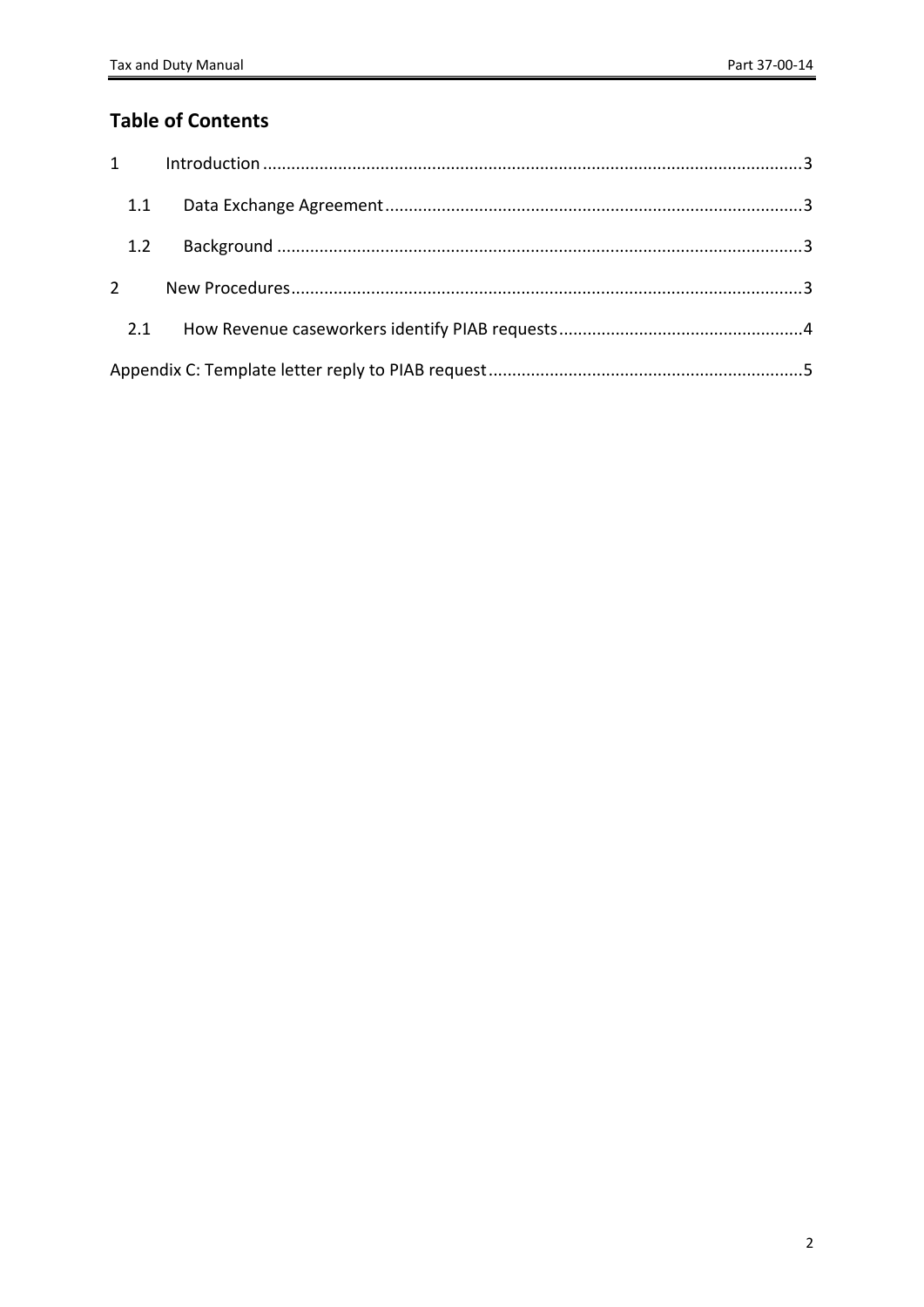# <span id="page-2-0"></span>1 Introduction

The purpose of this manual is to set out the new procedures for dealing with requests from the Personal Injuries Assessment Board (PIAB).

#### <span id="page-2-1"></span>1.1 Data Exchange Agreement

The following material is either exempt from or not required to be published under the Freedom of Information Act 2014.

<span id="page-2-2"></span>[…]

#### 1.2 Background

The PIAB is a statutory body established to provide independent assessment of compensation for personal injury claims.

Under section 28 of the PIAB Act 2003, a claimant is deemed to have consented to the Revenue Commissioners complying with a request from PIAB assessors by virtue of having made an application under section 11 of the PIAB Act. PIAB assessors are authorised to request the Revenue Commissioners to provide information in their possession or control in relation to the amount of income of the claimant. That information is provided by Revenue only for the purpose of the PIAB assessors verifying any item of financial loss that is alleged by the claimant in his or her relevant claim relating to that income.

| The following material is either exempt from or not required to be published under the |
|----------------------------------------------------------------------------------------|
| Freedom of Information Act 2014.                                                       |

[…]

Prior to the realignment of Revenue in November 2018, PIAB submitted requests to each Regional Office, by secure email, based on the address of the PIAB claimant (BMW, Dublin, ESE, SW). The former Regional Offices redirected the PIAB requests to the relevant customer service Districts. The PIAB request includes information relating to an individual's Personal Public Service Number (PPSN), date of birth, address, date of accident, etc.

The following material is either exempt from or not required to be published under the Freedom of Information Act 2014.

[…]

## <span id="page-2-3"></span>2 New Procedures

New arrangements are in place to ensure a more secure and streamlined approach to dealing with these requests, which adhere to best practice regarding the circulation of personal data and taking account of Revenue's structures.

PIAB requests are to be submitted via MyEnquiries and will be routed within the correspondence management system. Customer service standards require that correspondence is dealt with within 20 working days.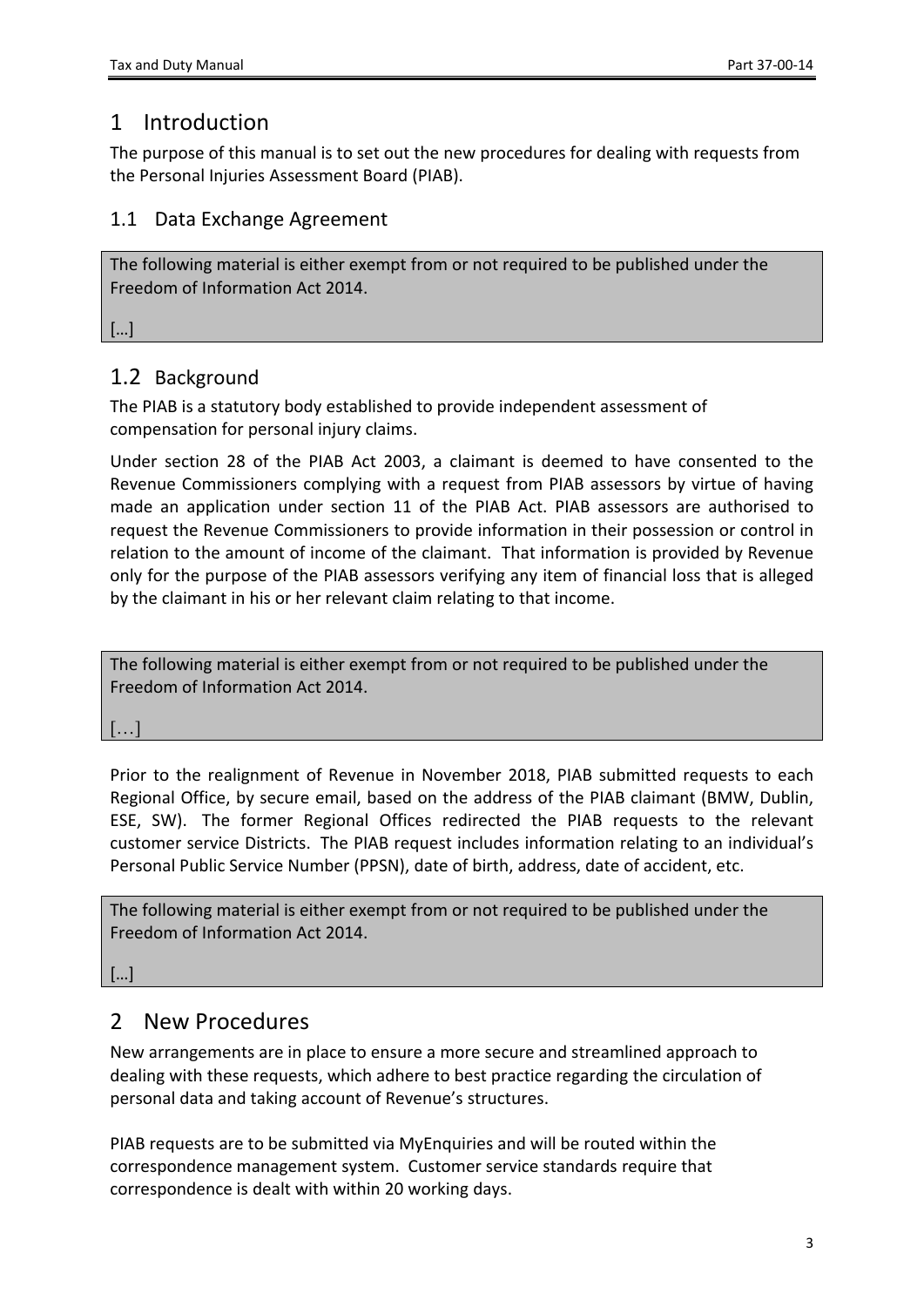The following material is either exempt from or not required to be published under the Freedom of Information Act 2014.

[…]

#### <span id="page-3-0"></span>2.1 How Revenue caseworkers identify PIAB requests

Requests submitted via MyEnquiries are automatically routed in the correspondence management system.

The following material is either exempt from or not required to be published under the Freedom of Information Act 2014.

 $[...]$